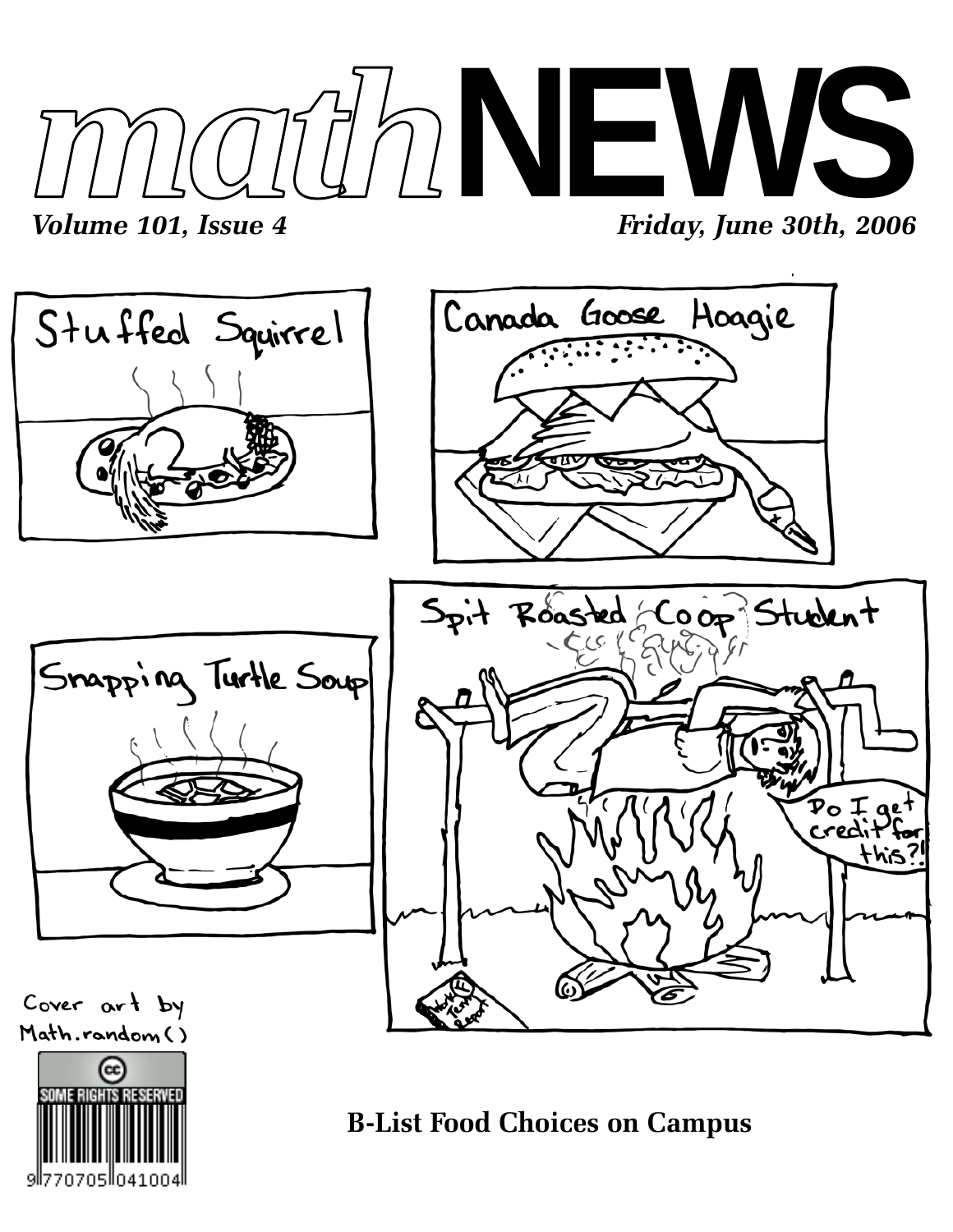### *look***AHEAD**

| mathNEWS                                  |                                     |  |  |  |  |  |  |  |
|-------------------------------------------|-------------------------------------|--|--|--|--|--|--|--|
| June 30                                   | Issue #4 kicks back to relax        |  |  |  |  |  |  |  |
| June 30                                   | SheepNinEd is born again            |  |  |  |  |  |  |  |
| July 10                                   | Production Night #4                 |  |  |  |  |  |  |  |
|                                           | 6:30PM, MathSoc (MC3038)            |  |  |  |  |  |  |  |
|                                           | All welcome!                        |  |  |  |  |  |  |  |
| July 14                                   | Issue #4 ignores exam prep          |  |  |  |  |  |  |  |
| <b>Math Faculty</b>                       |                                     |  |  |  |  |  |  |  |
| July $3$                                  | University holiday                  |  |  |  |  |  |  |  |
| July 25                                   | Lectures end                        |  |  |  |  |  |  |  |
| July 31                                   | Exams begin                         |  |  |  |  |  |  |  |
| August 12                                 | Exams end                           |  |  |  |  |  |  |  |
| August 13                                 | Unofficial grades released          |  |  |  |  |  |  |  |
| <b>MathSoc</b>                            |                                     |  |  |  |  |  |  |  |
| July                                      | C&D BBQs, T/Th                      |  |  |  |  |  |  |  |
| Thursdays                                 | Movie Nights                        |  |  |  |  |  |  |  |
| <b>CECS</b>                               |                                     |  |  |  |  |  |  |  |
| Daily                                     | Job postings available              |  |  |  |  |  |  |  |
| July                                      | Workshops                           |  |  |  |  |  |  |  |
| August 4                                  | Last day of on-campus interviews    |  |  |  |  |  |  |  |
| <b>Student Awards &amp; Financial Aid</b> |                                     |  |  |  |  |  |  |  |
| July 12                                   | Confirmation of Enrollment deadline |  |  |  |  |  |  |  |
|                                           |                                     |  |  |  |  |  |  |  |
| <b>Misc</b>                               |                                     |  |  |  |  |  |  |  |
| July 1                                    | Canada Day                          |  |  |  |  |  |  |  |

### *mast***HEAD**

#### *The creamy center of* math*NEWS*

Normally in a *mast*HEAD, the editor(s) need to write some sort of blurb or whatnot about the state of the world. However, since we had so many writers out this week, I can just type out their answers to the question "Whatcha doooooooin' for the long weekend?" and still reach my word count! Excelsior!

lost-luck (stretching my drinking muscle); Sieve Gee (going to, uhh, Toronto?); Quazi (your mom); D1zzle.Ownsz (not studying for midterms. BOO-YEAH!); Peter\_Win (volunteering for UW Canada Day); 42 (oh Ottawa!); aLemma (New York); Mike (hee ho); Pippy (doing a barrel roll); vb::sheep() (is that what they call them now?); HWT (don't listen to RainWater. Battlestar Galactica rules and cheese pizza is lame. Wait, what was the question?); Math.random() (watching my boyfriend blow himself up with fireworks smuggled into the country illegally); RainWater (drinkin'); Angelo (not getting laid, that's for damn sure); GreatBigSiege (the cute girl to my left); DanS (I'm unemployed and not in classes, I've been on a long weekend since April); FadedPink (standing to the left of GreatBigSiege).

Thanks as always to the people over at Graphics who put our issue to paper, and to the folks at Campus Pizza who have yet to balk at our weird and wonderful topping combinations.

> StatsEd (KH2 marathon) SheepNinEd (what, or who?)

# **"Eigen-" is the new Pig Latin**

Osay, ememberray ackbay enwhay ouyay ereway inay elementaryay oolschay enwhay ouyay earnedlay igpay atinlay? Iway ememberray itay eingbay unfay, exceptay itay asway ootay uchmay orkway otay useway inay everydayay onversationcay. Orfay away ilewhay Iway avehay antedway otay indfay anay alternativeway atthay asway easieray otay useway. Enthay Iway oundfay ethay answeray ilewhay ittingsay inay ATHMAY 235ay; "Eigenay-" isay ethay ewnay igpay atinlay.

Inay isthay ariationvay ofay igpay atinlay, ordsway areway implysay ependedpray ithway "eigenay-", asay ashay eenbay oneday ithway "eigenvectoray", "eigenvalueway" anday "eigenspaceay". Osay insteaday ofay ayingsay ustjay "atypusplay," orfay exampleway, ouyay ouldway ombinecay "eigenay" anday "atypusplay" otay etgay "eigenplatypusay". Otay etterbay emonstrateday, Iway illway itewray ethay extnay aragraphpay usingay isthay echniquetay.

Eigenunder eigenthis eigennew eigenscheme, eigenreading eigenand eigencomprehesion eigenare eigenimproved eigenover eigenpig eigenlatin, eigenwith eigenan eigencorresponding eigensimplification eigenof eigenpronunciation. Eigenalso, eigenthe eigenrules eigenfor eigenthis eigenso-eigencalled "eigeneigen eigenlatin" eigenhave eigenfewer eigenexceptions, eigensince eigenwords eigenbeginning eigenwith eigenvowels eigenare eigentreated eigenin eigenthe eigensame eigenway eigenas eigenwords eigenbeginning eigenwith eigenconsonants. Eigeneigen eigenlatin eigenmay eigenbe eigenless eigenuseful eigenfor eigensecurity eigenand eigenprivacy eigenapplications, eigenbut eigenin eigenthose eigensituations, eigeneigenay eigenatinlay eigenanday eigenigpay eigenatinlay eigenancay eigenebay eigenombinedcay eigenotay eigenimproveay eigenoverallay eigenencryptionay eigenactorfay.

Eigenasay eigenithway eigenallay eigenieldsfay, eigenoremay eigenesearchray eigenisay eigenequiredway eigenotay eigenullyfay eigenolvesay eigenethay eigenopenay eigenoblempray eigenofay eigenetardedray eigenipherscay. Eigeniway eigenimploreway eigenallay eigenoungyay eigenisionariesvay eigenotay eigenembraceway eigenisthay eigenexcitingay eigenisciplineday. Eigenuntilay eigenenthay, eigenenjoyay eigenalkingtay eigenikelay eigenaway eigenotaltay eigenimpgay!

HWT

#### **ISSN 0705—0410**

*math*NEWS is normally a fortnightly publication funded by and responsible to the undergraduate math students of the University of Waterloo, as represented by the Mathematics Society of the University of Waterloo, hereafter referred to as MathSoc. *math*NEWS is editorially independent of MathSoc. Content is the responsibility of the *math*NEWS editors; however, any opinions expressed herein are those of the authors and not necessarily those of MathSoc or *math*NEWS. Current and back issues of *math*NEWS are available electronically via the World Wide Web at http:// www.mathnews.uwaterloo.ca/. Send your correspondence to: *math*NEWS, MC3046, University of Waterloo, 200 University Ave. W., Waterloo, Ontario, Canada, N2L 3G1, or to userid mathnews@student.math.uwaterloo.ca on the Internet. This work is licensed under the Creative Commons Attribution-NonCommercial-NoDerivs License. To view a copy of this license, visit http:/ /creativecommons.org/licenses/by-nc-nd/2.0/ca/ or send a letter to Creative Commons, 559 Nathan Abbott Way, Stanford, California 94305, USA. Terms may be renegotiated by contacting the editor(s).

The editor(s): SheepNinEd and StatsEd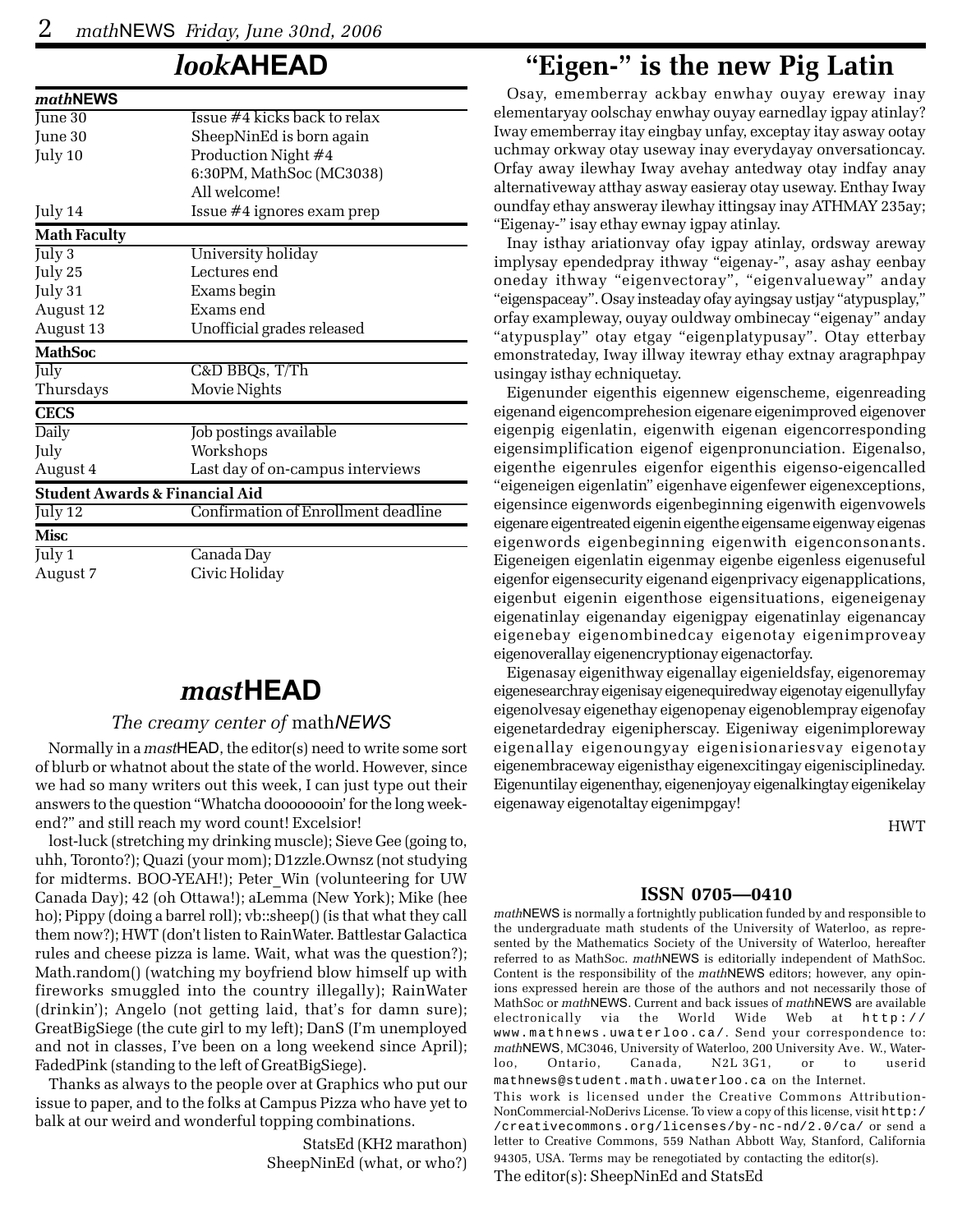### **VPAS says…**

#### *worst. week. ever.*

These words will magically travel through time and appear at Friday without having to endure the week. I wish I could say the same for me. I have three midterms in three days, and two assignments in there that are being "shifted" to final exam review material instead of cumulative learning materials.

Meanwhile, MathSoc is awesome. We've got social events happening nearly ever week, the office is bustling, and the whiteboard is still being kept up-to-date (I know my priorities). In fact, since the whiteboard is updated more frequently than MathSoc, it's your better chance for catching all our fun activities.

Social events currently appearing on the near-future scope:

- Every week we are showing **two movies on the big screen for free** in MC 2066, usually at 7pm and 9pm. To learn which titles will be showing for a given week, you can check the MathSoc whiteboard or the movies bulletin board, across from the C&D and the Comfy Lounge, respectively, after Monday at lunch. We also sell cheap concessions, so bring cash, not food.
- Wednesday, July 5, we will be having a bonfire with marshmallows and hotdogs to cook at the Columbia Lake fire pit, from 8:30pm until we all drag ourselves home, filled with charred sugar and meat-products. Yum! Bring your friends for some clean-natured good **fun with fire, food, and mathjokes.**
- I can't stop talking about Canada Day! Even if you're not interested in coming out to volunteer, the day offers enough fun for you to attend yourself. There's **free admission to see Revival Dear and Knock Knock Ginger on stage, and fireworks at 10pm.** The full list of events can be found at www.canadaday.uwaterloo.ca

Current volunteer opportunities:

- See the article concerning **Canada Day** elsewhere in this issue!
- MathSoc will be helping run the Society BBQ at the Student Life 101 orientation day for future-UW students and their parents. They come to learn, and they stay for the food. **We need help serving!** Sign up on the door of MC 3038 to let us know you can come to help out on July 22.

And here's a friendly reminder on the "services" side of things: if you have requested a refund of your MathSoc fee and we notice you using a MathSoc service (all of which were outlined on the refund request form), you will be unable to retrieve your refund cheque at the end of the term. If you use it, we'll make you pay for it.

And now to tackle some midterms. See you all on the flip side…

> Kaitlyn Holman MathSoc VP, Activities and Services, Spring 2006

# **Got a Favourite Game?**

Can you think of a game you love to play that you think others would enjoy too? MathSoc will soon be purchasing games (available for loan from the MathSoc office — come on by to see our current selection), and would like input from you. So if you have a suggestion, e-mail it to reffinge@uwaterloo.ca

# **MGC Sez**

*We want YOU! To take your grad photos*

Well, more like the graduating class of 2007. If you intend to graduate next year, be it summer or fall, and you would like to be on the composite, go register for a sitting to get your grad photo taken! This goes double for those who are on a work term in Fall!

The composites are prepared sometime in the middle of December, so chances are, if you wait until January, you will be out of luck and you won't get to see your face in the composite. Sure, *you* might not care, but what about your parents? That's right, the people who have taken care of you for the last twenty years or so. What do you think they would do if they find out that you didn't get your grad photos taken? They'd probably be very upset. And you probably don't want that to happen. So get your grad photos taken now! Before it's too late! Besides, I'm sure that your parents will be more than happy to pay for the sitting. They've paid for everything else up to now.

Not only do you get a composite with your sitting fee, you also get a copy of a group photo of all the grads outside the MC steps free! This event takes place July 10 at 5:15pm **SHARP!** So sign up now at www.waterloojostens.com because the photographer wants to go on his vacation soon. And the last I heard, it will be sometime next month!

If you have any concerns or questions about getting your grad photos taken, please let me know. I will do my best to help you sort things out.

> Ivan Chin Math Grad Committee Chair 2007

PS. Buy Pizza! PPS. Volunteer!

PPPS. If you are interested in signing up on our mailing list to get up to date information, send an email to mgc@student.math with subject "2007 Grad Mailing List

### **Free Movies!**

#### *You like movies, don't you?*

Heyo, fellow mathies!

This your MathSoc Movies directors telling you what's up and what's coming. Yesterday, in case you missed them, we showed Men With Brooms and Canadian Bacon to warm every one up for this weekend. At the time of this writing the showing went off without a hitch!

This coming Thursday is Pirate night! With Pirates of the Caribbean: Dead Man's Chest being released on July 7<sup>th</sup>, we are playing two movies that are related to pirates! First, at 7pm or so, is Pirates of the Caribbean: Curse of the Black Pearl, followed at 9:30pm by Pirates of Silicon Valley. Ok, so the second one isn't the swashbuckling pirate variety, but hey, pirates are pirates.

Tentatively, on Thursday the  $14<sup>th</sup>$ , we're showing the The Wedding Crashers and Major Payne.

Think you can come up with better movie idea but don't want to have our job? Then I have great news for you! Just email us at movies@mathsoc.uwaterloo.ca with your ideas, suggestions or comments.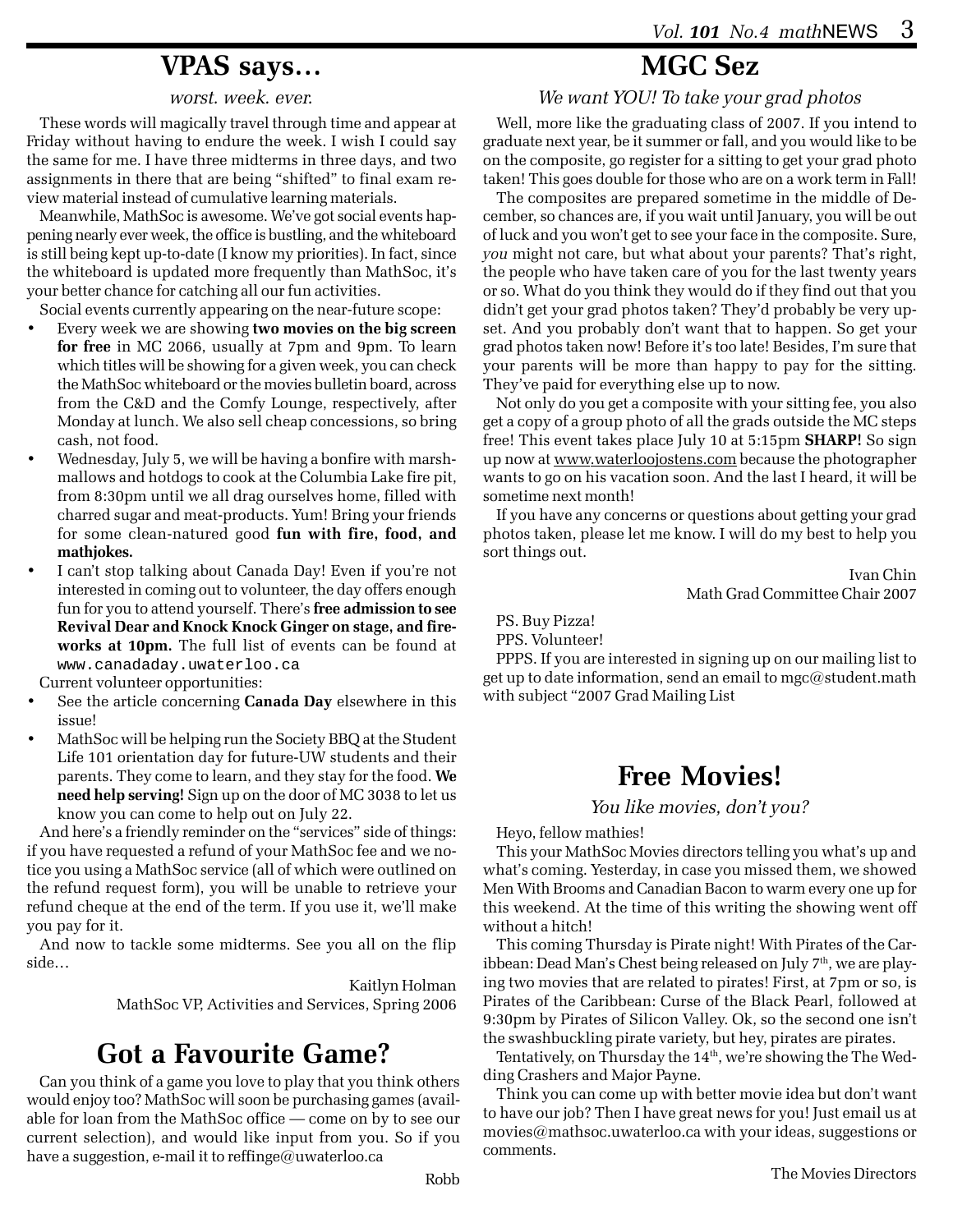### **Canada Day!**

### *What else were you planning on doing?*

As some of you may already know, the University of Waterloo plans and throws a Canada Day celebration at Columbia Lake that's open to the entire city of Waterloo. Last year, we had 60,000 people, mostly young families, hanging out at *our* celebration.

Needless to say, we need a lot of volunteers to pull this off. FYI, for any new Canadians: we celebrate Canada Day every year on July 1. On July 1, 1867 the British North America Act declared us a self-governing dominion (under British Parliament). (The Statute of Westminster gave us legislative sovereignty in 1931, and in 1982 Canada gained its own constitution and neartotal governing independence from England, leaving us where we are now, with the Queen as the figurehead-of-state.) (That's an approximate history.)

If you are interested in helping out, you have (basically) two options.

- 1. If you like kids, you can help MathSoc run Children's Fun Fest, where we offer free activities for the littlest of the little. We'd ask that you show up between 12 and 2pm, with your WatCard.
- 2. If you'd rather not be a little one's hero for a day, you can show up and help the "grown ups" run the stages and/or sell food. For heavy lifting/random help, you can arrive at any time after 7am. To help sell food, you can show up between 11 and noon. Again, please be sure to bring your WatCard.

Regardless of where you help out, you'll get **a free meal for** *every* **four hours you are there to help, unlimited sunscreen and water, and a free t-shirt.** So drop in with your bored friends (and your WatCards!) and make a difference in your community this Saturday!

> Kaitlyn "Half-pint" MathSoc VPAS

### **MATLAB**

### *Sung to the tune 'Milkshake' by Kelis*

My MATLAB brings all the geeks to the lab, And they're like, it's more accurate than yours. Damn right, it compiles faster than yours. I can teach you, but I have to charge. [x2]

I know you want it, Those non-singular matrices, In row-reduced echelon… form. They lose their minds, In linear time. The function's prime.

Sigma, Sig-ma, Sig… S.V.D. Sigma, Sig-ma, Sig… The geeks are coding. [x2]

### **Signs You've Been in Europe Too Long**

- After meeting so many in hostels, you can actually tell the difference between an Aussie and a New Zealander by accent
- You think of countries that don't use the Euro as isolationist bastards and refuse to visit there on principle
- Your opinion of the French is no longer based on commentary from US media
- You have personally experienced why Absinthe is illegal in most jurisdictions
- You've met more Americans with Canadian flags on their bags than Canadians with Canadian flags on their bags
- You've read all the books you brought with you and realize it's not that easy to get an English copy of "The Da Vinci code" in Italy
- You consider any building made after the confederation of Canada to be "new"
- You realize that accent or not, he's still just a guy trying to get laid
- You no longer think it's weird to eat pizza with a fork and knife
- "Hangover" doesn't scare you anymore, it now takes "hangover", "jetlag", "sleep-deprivation", and "hookup remorse"

Quazi

# **Academic Spam**

### *A new and lucrative spam-marketing opportunity*

Spam. We all know it and… 'love' it. Probably the same sort of way that we love Canadian geese, and assignments, and 8:30 lectures (especially when all three occur at the same time). As it was determined somewhere in the past year or two, a large majority of spam comes from botnets, or compromised computers that are controlled centrally. These machines tend to be people's home computers connected to the Net via a high-speed connections that have somehow been taken over. Given that spam is attempting to appeal to the general public, this is the reason we are treated to penile enlargements, donations of money from rich foreigners, almost-free software, medicines, and solutions to our perpetual loneliness (ie Brides.ru and co.).

But what if spam was directed towards academic audiences? We might see such subjects lines as:

- Amaze her with your PhD prowess
- She laugh at the size of your BA? Get a BMath today and wow her in lectures
- Earn degrees while you sleep Master's, Bachelor's, and more!
- Get a degree that will make employers crave you BmN (Bachelor's of *math*NEWS)
- Attend classes while you sleep, and learn something!
- Online tenure click to apply, no questions asked, granted immediately
- Virtual job fairs we hire based on your resume alone
- Get a BSE in three weeks!

D1Zzle.OWNZ SeiveGee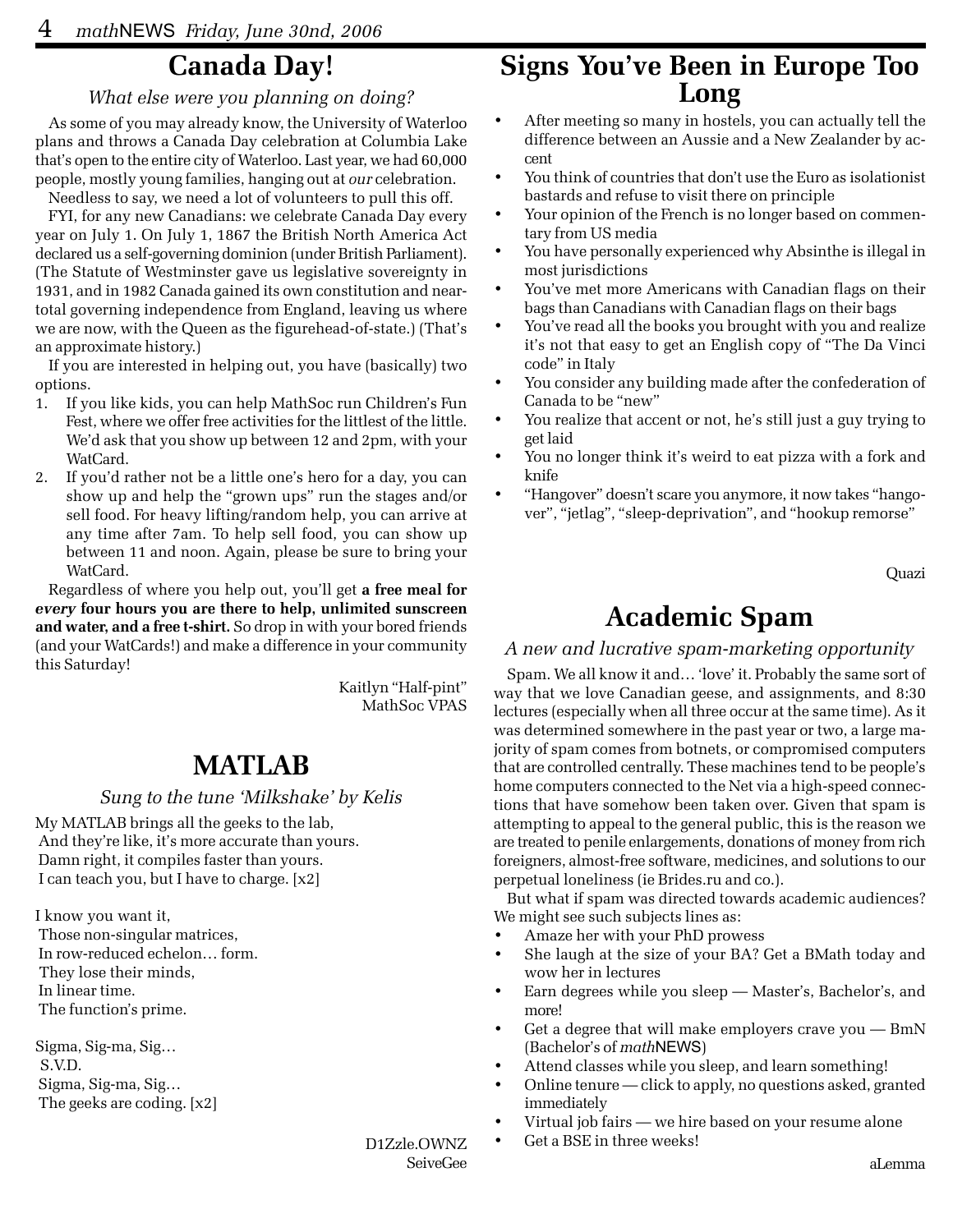# **The Debate**

### *The Advantages of Dice over Spinners*

In the history of games, publishers have often had the choice between supplying Dice or Spinners to produce randomness. Spinners have the properties of hurting your thumb when you use them, are more likely to break, and aren't actually random. The dice, by contrast, come in a smaller options for sides, but actually provide randomness, are durable, and are more fun to use. As the goal is to provide randomness, and dice are the only option that meet this goal, dice are the better option.

#### Pippy

### *The Poor Neglected Spinners*

Many people tend to favor dice as their random-number choosing devices of choice. However, this is almost entirely due to systematic neglect and discrimination against spinners. Yes, dice may be fancier, come in a wide variety of builds and styles, and enjoy iconic status in the gaming community. Of course they are; just look at how much more research and development has gone into their production. Millions and millions of dollars have been spent by corporations and shady backroom figures to position the die as the pop culture icon of chance. Meanwhile, spinners, having been marginalized by the media and the common taxpayer, can't scrape together enough public support to even assure people it still exists. If we had put as much money into spinner development as into dice development, not only would we have spinners that don't break or hurt, but we'd have all sorts of cool 3D laser spinners and digital/discrete spinners and other cool shit like that. Think about that the next time you pick up a spoiled translucent d6.

HWT

#### *Survival of the Fittest: The Die*

Apparently, HWT does not understand that the die still exists while the spinner is quietly making its way into history is for the same reason that humans are ruling the Earth: Survival of the Fittest. It doesn't take shady backroom deals and government grants to turn a die into the random marvel that it is, no more then it took political maneuvering to have humans triumph over apes. We should not force ourselves to use the weaker technology of spinners no more then we should do math with an abacus. The neglect of spinners stems from the inherent poor design causing its genes to be weeded out of the gene pool, not a conspiracy theory. Cool 3D laser spinners have no place in a gaming environment - and even if they did, they won't compare to the 4D-d4's. You spinner advocates have no idea of what is feasible or worthwhile - just trust the rest of us and leave the spinner where it belongs: a museum.

Pippy

*What are you smoking?* Ah, the Darwinian argument. The favorite swiss-army knife of

#### people who think the homeless should starve to death and momand-pop businesses should evaporate off the urban landscape. We live in an enlightened age, where people have a love and mutual respect for the less fortunate, you inbred fat-mouthed clodpole. Survival of the fittest doesn't count when the fittest got there by cheating. Look at American cars. Look at airlines. They *suck!* But they survive because they beg and whine that they're going to die and then the government honchos step in and let everything that would have overtaken them die out. That's just plain unfair. If you let the spinner die, it's because you let the dice get away with its underhanded ways. Also, what the heck is the use of a 4D-d4? At least 3D laser spinners have a use in a little game we call "Lightspeed". A 4D-d4 is just a d4 you have for more than one moment in time. God, you're stupid. And ugly.

#### HWT

#### *I'm smoking progress*

Love and respect for the less fortunate is what's wrong with society today! Let the useless appendages die, cut off the slack and fat, and we could be a lean, trim, functional and productive society. Mom-and-pop should go back to working real jobs at McDonalds like the rest of us. You can't cheat in the game of life — and those that cry foul play just suck too much to play well. Think about this — if the government you love so much couldn't even find any justification to save the spinner, maybe you should take the hint. Asking what a 4D-d4 is just proves your head is in the sand — have you heard that the Earth revolves around the sun? Consider using that brain of your which evolution has provided you with before discrediting evolution! Trust your instincts! Pippy

#### *Do you agree with McNazi?*

Well, finally Pippy the dice-pusher has revealed himself for the uncompassionate blowhard that he really is. Would you leave your children in this man's hands? No! Because he clearly doesn't care about people, and I'm pretty sure you don't want to know where his hands would end up. People like this who think the inferior should die are not the future of humanity. They cause wars! They persecute minorities! They eat babies! Twice! No one of good conscience should support these people in any way, shape or form. That's why you should support spinners.

*Pistols at Dawn*

Pippy

HWT

*Bring it on*

HWT

### **A question to ponder**

If you had to give up one of the four basic dimensions, which one would you choose?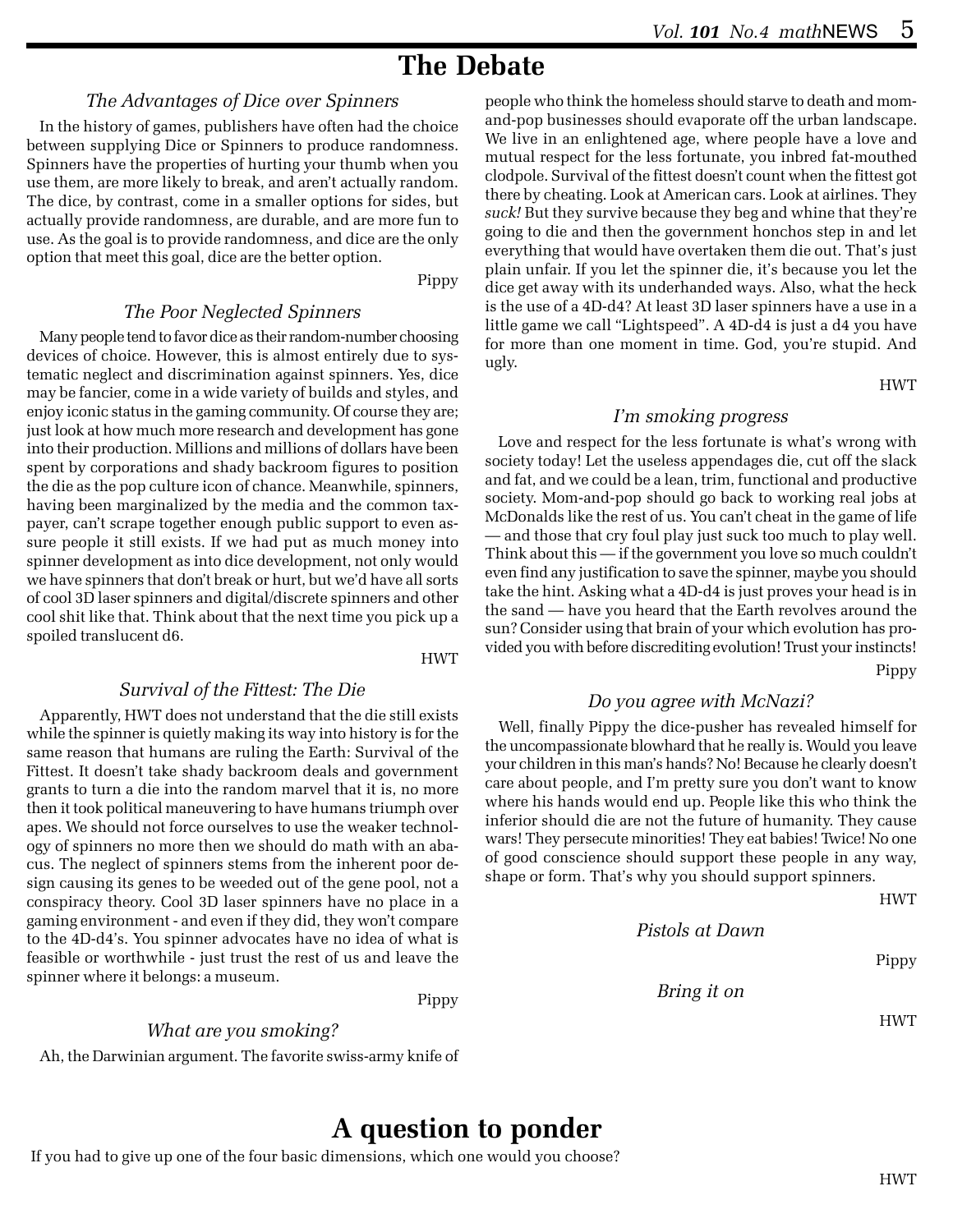### **Living with Lino**

Since Half-Pint isn't around this week, I have decided to write the traditional weekly article which is best summarized by the byline, "Living with Lino". Since I only know Lino through the little I've gleamed from my biology textbook and the back of my cereal box ("Fruity Hoops", for the curious), I will have to draw some reasonable extrapolations.

This week the theme will be "Hunters and Gatherers - examining traditional roles in a university relationship". Historically, a man is responsible for hunting down animals and bring the meat home for consuming, while a women is responsible for gathering fruits and berries and preparing the food. Since we consider ourselves to be educated, high class members of civilization, we no longer feel bound by these social definitions. This allows the man to expand his duties past that of gathering meat into also gathering fruits, preparing meals, and when he has free time, building shelves. The woman, as well, may alter her role into complaining about the lack of variety in meat, complaining about the gathered food, and complaining about the prepared meals. Eventually, she may despair that her man will ever learn to cook and buy the Magic Bullet. We can only assume that Lino will continue to spend his time preparing food, until he finds out that Fruity Hoops are a major component in a Balanced Breakfast, and he finds more time to build shelves.

Substitued with Water

# **How Stephen Harper is "Keeping his Promises"**

### *Or "How to make people think you're doing a good job 101"*

In the last election campaign, Stephen Harper made several promises, which in recent propaganda, he claims to have fully met. Here is my interpretation of how he is "keeping his promises": 1. **Give tax relief to everyone**: By increasing the minimum exception rate, Stephen Harper has essentially raised taxes to a select group of people — that of the poorest group in Canada.

- 2. **Give \$1,200 for each child under 6 […]**to deliver new child care spaces: What Harper is not stating is that he is rolling back funding earmarked for creating child care space.
- 3. **Restore accountability**: Is this not the same government that decided that it was treasonous when Belinda Stronach crossed the floors based on personal disagreements with the party philosophy? Did they not bribe David Emerson with nothing more than a cabinet seat? Did Emerson have any disagreements with Martin or the Liberal platform? I don't remember hearing anything about it.
- The only item I could not really argue with is the fact that Harper is supporting our military. Unfortunately, this is an area where not all Canadians will agree with his stance. Why did we not vote NDP?

Mark "Beatlemaniac"

### **Play This Game**

*Osu! Tatakae! Ouendan!*

Like music games? Own a Nintendo DS/DSlite? Wish that games these days were like those of the past, where they were measured not by length, but by increasing difficulty? Want a game that will spank you on one level until you figure out its mechanics, then find another way to kick you where it counts on the next level? Play this game.

You play as the leader of a street gang cheerleader squad; your mission is to assist anyone (or anything) who needs help. Anyone? The first level has you cheering for a student who cannot study and risks failing an upcoming entrance exam. Anything? The last level has you cheering for the entire planet to stop a giant meteor from impacting. Yes, saving the world is certainly no exaggeration.

Incomprehensible as the plot may be (at least the game's not trying to take itself seriously, unlike many RPGs I could mention), the gameplay is addictive and fun. A series of numbered circles appear on the touch screen, and you have to hit them just as the outer circle marker touches each number's border. The closer you are, the more points you earn. If you miss, the energy bar (which represents the will of the thing that you're cheering for) will deplete. There are a few gameplay videos on YouTube if you don't understand why the game can be so much fun.

Unfortunately, the game is not in English (although its spiritual sequel, Elite Beat Agents, is coming here by the end of the year), but they say that music is the universal language; you can still enjoy the game without understanding it—and that may be for the best. If you get the game from YesAsia, you'll get free shipping and it'll cost the same as most DS games *before* tax.

Play this game, and discover that pyramids were used as a part of Cleopatra's weight loss programme.

vb::sheep()

# **Does Your Course Suck?**

We know we have all experience it. Those courses that you just don't want to take, but you have to. Either degree required, or a pre-requisite for a better course later on, we have all had these courses we just don't like. Experiencing many myself I decided to compile a list a reason why these courses were so bad.

- Your prof can take one month off and still be ahead in the course material
- You can show up 10 minutes late and you prof has not even started teaching yet
- You sit down to do the assignment to realize that you have not learned any of this in class, even though you have been to every lecture
- Your prof spends the whole lecture writing out one proof, only to realize he made a mistake on the second line. Then spends the whole next lecture re-writing the proof
- When the prof makes a joke the only laughter is the strained sounds of those students too afraid to incur the prof's anger
- Your prof takes a 15 minute break to check out a classmate's computer

Remember we have all had classes like these. Like all unpleasant things, we just got to grit our teeth and bear them.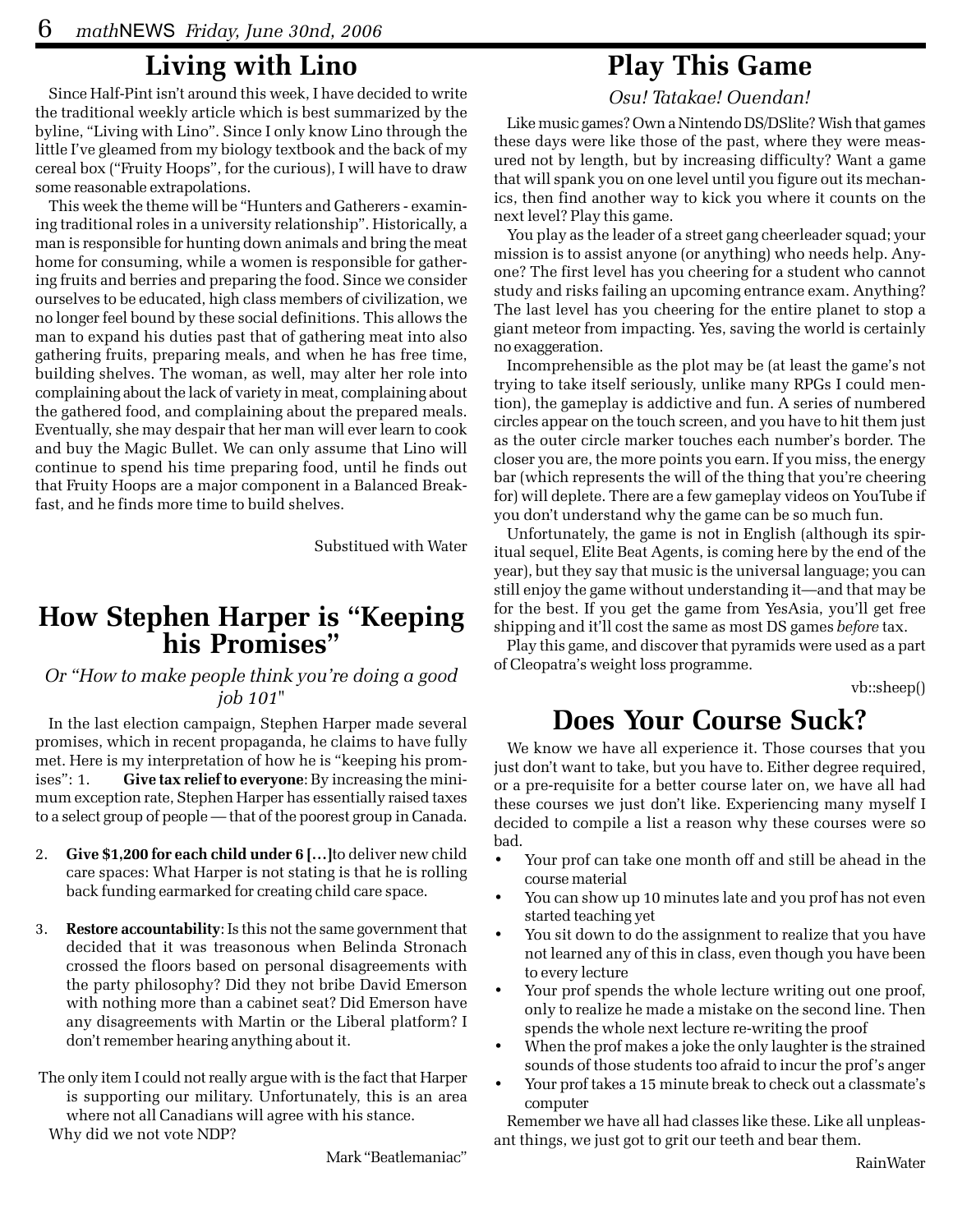### **Carolina wins Cup**

### *Awards recipiants largely predictable*

In this new era of the NHL, the Carolina Hurricanes are the first team to hoist Lord Stanley's Cup. Ironically, they were the 30<sup>th</sup> place team the last time hockey was played. What changed? Payroll, certainty. The lockout did provide all NHL teams with cost certainty in regards to their payroll and the ability to compete, salary wise, with all other 29 teams.

#### *Luongo, Bertuzzi traded*

Florida Panthers GM Mike Keenan decided that he didn't want to deal with the Luongo camp anymore and traded his rights to Vancouver, essentially for Todd Bertuzzi. We all know that Luongo has the highest goaltending upside in the NHL these days, the question is whether or not the change of environment will have a similar effect on Todd Bertuzzi as it did to Dany Heatley this past season.

#### *Pronger requests trade*

Less than two weeks after losing game 7 of the Stanley Cup to the Carolina Hurricanes, Chris Pronger requested a trade from the Edmonton Oilers with whom he still has 4 years on contract. Early going suitors include the Toronto Maple Leafs, the New York Rangers and the Ottawa Senators. All three teams have the ability to outbid each other and give Edmonton a terrific return. Mark "Beatlemaniac"

# **A Plea to the Internet Nerds**

This is addressed to those of you who sit around on the internet posting on websites like slashdot, digg and fark about how much you want a Wii, and about how Sony is screwed and the PS3 is going to fail miserably and then they're going to go bankrupt afterward. I hate to break this to you, but you are all completely wrong: the PS3 is not going to fail like you seem to think it will.

The blu-ray thing isn't even what is going to sell the PS3. Sure it's going to help, but the PS3 is going to have more going for it than just that. You know those bad games out there, the Japanese style RPGs, the ones that've used the same gameplay for 20 years? Those won't go on the Xbox; it's a console that doesn't appeal to people who buy those games, so why release them on it? So why not put them all on Wii instead of the PS3 you may ask, and that has two simple answers.

Let's look at Final Fantasy, probably the most popular franchise in the genre. Ever since VII, the games have been about how pretty the graphics were. Say what you will, the PS3 **will** have much prettier graphics than the Wii. So the best ones will be on PS3, since, because the gameplay will be the same menued set up either way, it will be the graphics that make the difference. Second, the Wii is really too innovative for that genre; FFXII is getting complaints for being too different from earlier ones. Innovation and Japanese RPGs don't mix, and so they don't belong on the Wii — therefore the PS3 is the place for these games, and since they're so popular, so will the PS3 be. Now please be quiet about this, or, at least, please wait until both have been released to make your judgements.

# **Mutant Powers**

### *That should have been in X-Men 3*

The third installment of the X-Men movies has been in theaters for a little bit over a month now (I believe), and with the disappointing absence of Gambit topped off with a boring battle between the Brotherhood and X-Men, fans of the series must be beginning to wonder just what type of cool mutant powers they are missing out on. Come on, more than five of the Brotherhood had to have had interesting mutant powers! These powers are:

- the power to require a lot of words to describe your mutant power (cough, cough, Juggernaut, BITCH)
- nightmarish diarrhea
- just looking different (i.e. wings, getting the shitty end of the stick, etc.)
- implosive capabilities
- superhuman allergic reaction to everything
- the ability to disappear from terrible movies (cough, cough, Nightcrawler)
- the power of song
- Sex-Ray vision (seeing everything as if it were from a porno)
- superior gastro-intestinal expulsion powers
- engineering (if they aren't mutant aberrations, then I don't know what is)
- the ability to watch Pauly Shore movies (not to be confused with finding them funny; that's actually a disease curable only by euthanasia)
- the power of wading in one's own filth for prolonged periods of time (actual people having this power were going to appear in the movie, but the director couldn't get them to leave the comfy for filming)
- superhuman power rivalled only by Chuck Norris

Well, if they make a fourth movie, then it proves there is no god of any type in this world. That notwithstanding, let's hope they include some of the cooler mutant powers in it.

Angelo

### **Black Markets for Marks Exposed**

A midterm last Thursday night was disrupted by the Waterloo campus police. News had reached the police that the professor (who will remain unnamed) had been tempting students to sell marks for things they need during the exam. He was selling marks for anything like need formulas and instructions. Even if these formulas were not needed he would gladly sell it to you anyway. Though many formulas had been provided free, he sold so many others to these helpless students. Laughing joyfully as he misused marks from their papers, some students failed before the tests were even marked.

In the aftermath of this startling revelation the university has decided to take up this professor's idea. Now they will be allowing students to sell their marks for work term report passes, and course over-rides. Be careful what you spend these precious marks on, it could be hard to get a co-op job with a negative average.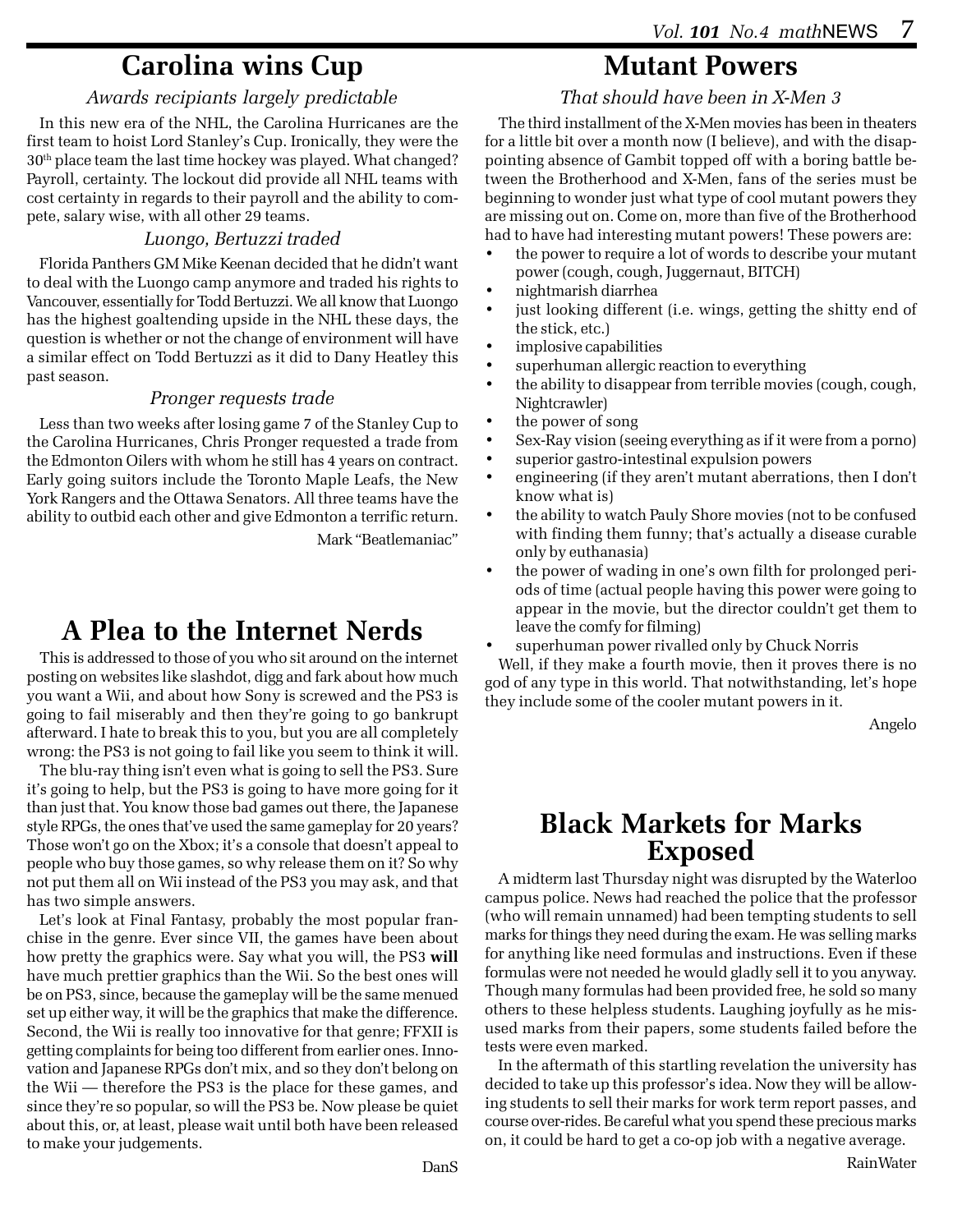### **Legion of Memory**

At the Former Legion (located on Ontario street in Kitchener), the production of the — well, it wasn't really a play, more a strange amalgamation of… words, I guess — anyway, A Legion of Memory was performed from the 16th to the 25th of June. An amalgamation of words of little sense and impact, A Legion of Memory was a theater piece dedicated to WWI veterans, refugees from the former Yugoslavia, and a necrophiliac.

The performance was experimental theater, or so we were told. It was actually an experiment in the human torture by means of confusion, boredom and making people think that they had something better to be doing with their time.

I'll admit I made it late to the beginning of the performance so I probably missed nothing, but when I got there, there was some guy with fake TNT strapped to his chest rambling about stuff and occasionally swearing. Meanwhile the actors were… well, there was one guy spinning and wooden pole, and I'm fairly certain I saw him kissing it at one point. Another guy, a pyromaniac I would imagine, was standing while opening and closing a zippo lighter. Then two female characters jumped on randomly placed tiles. I had no idea what was going on. That was basically the entire performance. There was a lot of random vignettes that were uninterestingly written, and fairly predictable, and seemingly random.

The writing style definitely left something to be desired. There are two main points I would like to give to the playwrite: using 'In Flander's Fields' as part of your play is no longer effective. Yes, it is a beautifully written poem about a horrible event, but it's not effective in a non-sensical script, said by characters who are given little introduction or definition. Secondly, having your characters say things with illogical metaphors doesn't make the audience feel anything other than confused.

Now, I'm not sure if it was the director or the writer, but there was a lot of random stuff thrown in, like when the actors were not involved in the scenes they could still be seen, and were doing very random stuff of questionable nature. And what was with the checkers board made out of tiles (it was a 9 x 9 checkers board, too)?

The entire thing seemed very half-assed and underdeveloped. From the props, to the space, and most especially the script. Every so often, the performance called for participation from the audience. One event even had a reward. Much to the disappoint of everyone (including the winner) the reward wasn't a full refund for the event. There was one person who was working on the play, or in it, it was impossible to tell, really, dressed as a nurse who was blaring music on headphones during the entire performance. Not that I was missing much, but it was irritating.

It's hard to give any really comments on the acting, given that the writing of the script was so incredibly terrible. Great actors can sometimes save an okay or even a bad script, but great actors seldom can do anything for crap scripts.

In a nutshell, I would rather be in a nutshell than see this again. Let's try actually putting actors' talent to good use and avoid plays that are vague and uninspired.

Angelo

### **To the Class of '09 Software**

#### *Drop Out*

It's around the time of year that tons of soon-to-be frosh will be flocking the campus. They will be confident in their abilities, because they have only experienced high school. Their spirits will be unbroken. Their bodies, still adequately nourished from their mother's home cooking. I cannot reasonably hope to convince these poor souls to switch from Software to CS, or better still, Rec & Leasure, but perhaps I will have more luck with the '09 class of Software Engineers.

You're in your 2B term. You're probably all trading stories about how, for many classes, this is the 2B || !2B term. And this holds for SE as well. Because once you've started 3A, it's going to be really annoying for you to switch programs. And once you've gotten through 3B, you'll imagine that it cannot possibly get worse. Because, despite the fact that you spent every waking moment for the last two months either in class, in the OS lab, or in front of Visio (cursing its very existence) — except for the one Friday evening after your week of midterms with a major deliverable you'll naively assume that they won't do that again to you. And maybe you're right. The workload does decrease. But you'll still have days where you wake up and go to the Nortel Phones lab. You'll still deal with changing specifications, and the TAs who claim that the change they just introduced that will cost you 5 hours of changing code, documentation, and diagrams is trivial. And you'll still not be able to remember why you thought it was worth it.

Sigh. And for those of you that don't switch: don't use Visio, for the love of all that is holy, use MagicDraw instead, and save your souls.

!Bitter

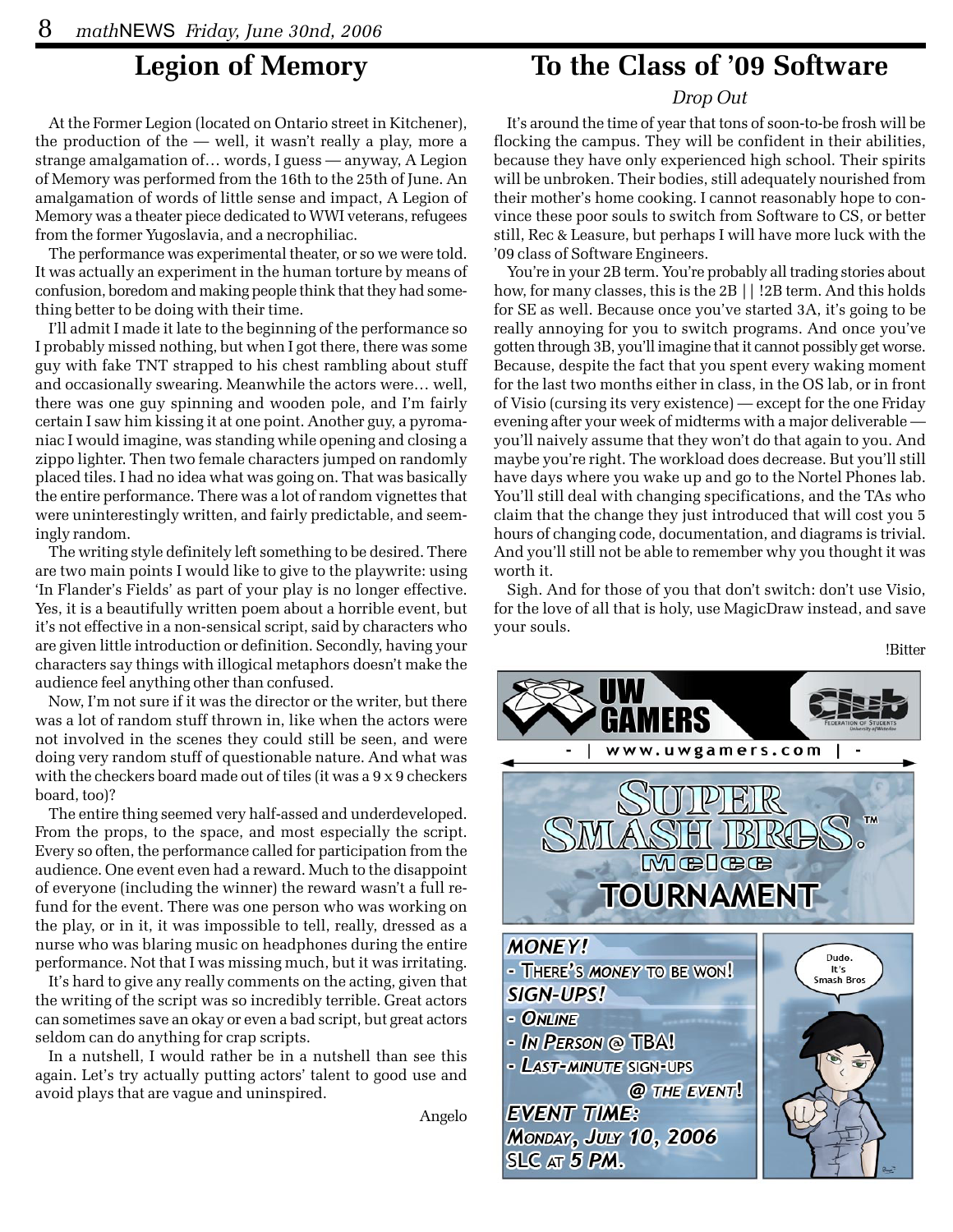# *prof***QUOTES**

To be honest, I'd rather be in front of a TV right now.

Mu Zhu STAT 231

If I were a student, I would have skipped class.

Mu Zhu STAT 231

… but this is Math so we don't need reality.

Stebila MATH 136

PROF: What mark did you get in ACTSCI231? STUDENT: 94.

PROF: 94, and you gave me an answer like that?

Panjer ACTSCI 232

UW Ace may be on the retarded side, but…

Karsten CS 456

I have friends who don't understand soccer. So I just don't talk to them.

Wood MUSIC 140

Phil Spector's kind of an odd-looking guy, like Yoda with a bad 80's haircut.

Wood MUSIC 140

I don't know if it was the heat, the World Cup or whatever… my wife has a theory, she says that I'm an idiot.

Wood MUSIC 140

This theorem is not examinable ever because if I wrote the exam with you, I'd probably either fail or get bored.

Verstraete CO 342

### *grid***WORD**

#### *The Grid Master's Bitch Appears*

Hee ho, with the mysterious disappearance of the GridMaster, I have been forced to surface with more than just doing *prof*QUOTES to get a free meal every other week. So, it is I, the Grid Master's Bitch, hee ho. Also, in lieu of having anything for our Sudoku puzzles, I am also the Grid Master's Sudoku Bitch. Seriously, what the hee ho. Anyway, the successful winner from the previous GridWord is Math.random() who created her own answer to the Grid Question, which didn't exist. Also, successful submissions came from ERIC, Adam Weatherhead, Catherine & Leander; and some chap named IO MAN or LO MAN, it wasn't clear if it was an "L" or an "I". You have prizes, visit the MathSoc office and tell the person behind the desk to get your ticket. They will have no idea what's going on. *[If they actually have no idea, ask them to get the certificate out of the* math*NEWS mail slot. — StatsEd]*

 Now, the new GridQuestion, hee ho: How much wood would a wood chuck chop if a wood chuck was hit by a freight train?

 And the SudokuQuestion, hee ho: How do you know the Muffin Man?

I don't think PowerPoint likes human beings.

Verstraete CO 342

When I get a really bad paper I get mad becaue the person is so stupid.

Mackay STAT 330

I like making money, you know. You can rub it all over you, sit beside it, and talk to it.

Wagner BUS 440

Oh my god! A chalk that's an inch long. They should give these chalks some testosterone.

#### Hoffman MATH 136

Can't you get it through your dense heads that there is more to the Internet than alt.sex.weird.reallyweird?

Smith ECON 102

No, the answer to every question is not "Google".

Smith ECON 102

When you get home, tell your friend that you have more animal spirits than him. Prove it by hitting him.

Smith ECON 102

Why do we have so much nickel? Millions of years ago, a big meteor full of nickel fell from heaven and killed everyone in Sudbury.

#### Smith ECON 102

*Has your prof said something quotable? Type it up and send it to mathnews@student.math.uwaterloo.ca, or write it down and drop it in the BLACK BOX (located on the MC 3rd floor, between the Comfy and the C&D).*



Mike